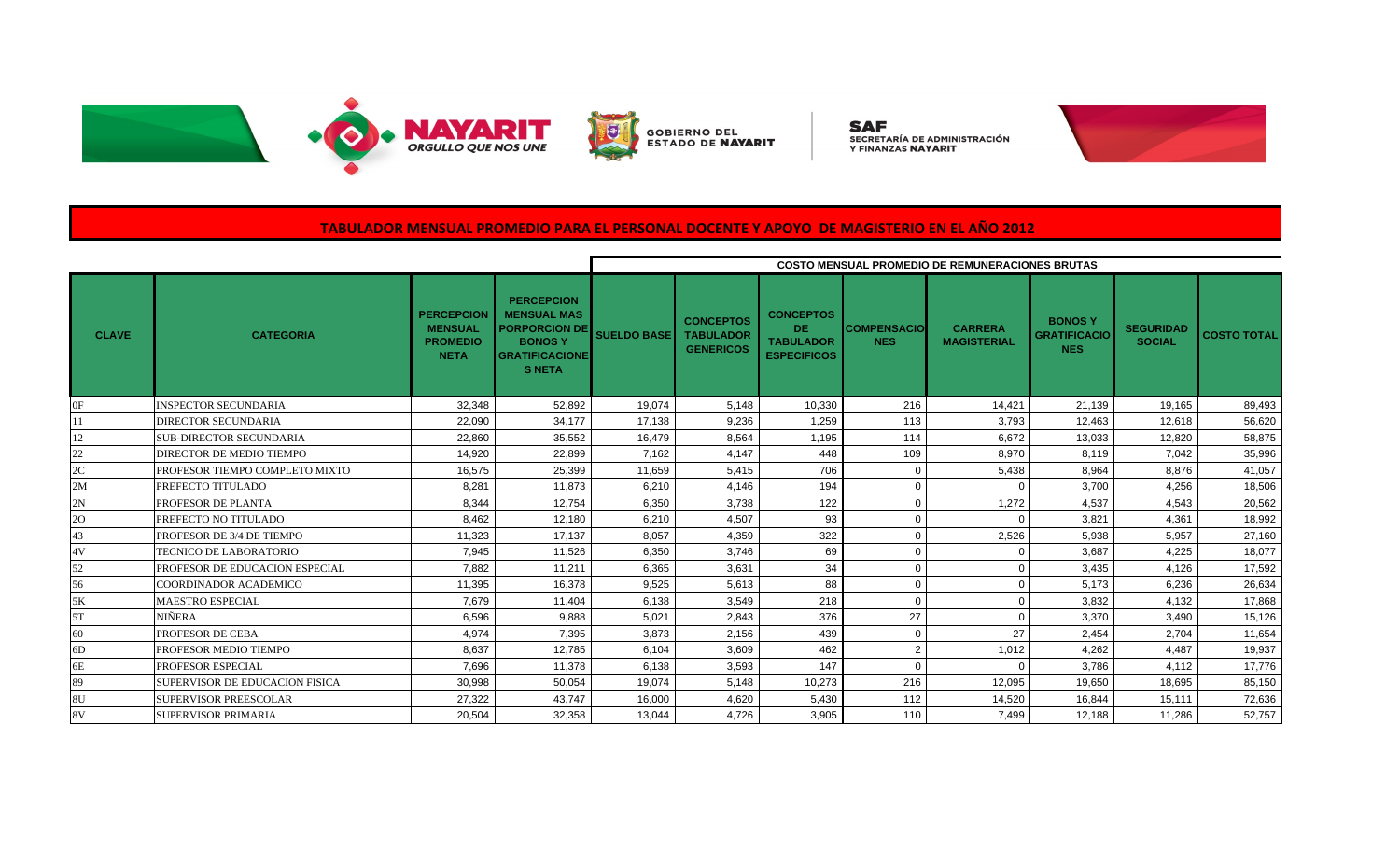



**SAF**<br>secretaría de administración<br>y finanzas **nayarit** 



# **TABULADOR MENSUAL PROMEDIO PARA EL PERSONAL DOCENTE Y APOYO DE MAGISTERIO EN EL AÑO 2012**

|              |                           |                                                                       |                                                                                                                            | <b>COSTO MENSUAL PROMEDIO DE REMUNERACIONES BRUTAS</b> |                                                          |                                                                         |                                  |                                      |                                                    |                                   |                    |  |
|--------------|---------------------------|-----------------------------------------------------------------------|----------------------------------------------------------------------------------------------------------------------------|--------------------------------------------------------|----------------------------------------------------------|-------------------------------------------------------------------------|----------------------------------|--------------------------------------|----------------------------------------------------|-----------------------------------|--------------------|--|
| <b>CLAVE</b> | <b>CATEGORIA</b>          | <b>PERCEPCION</b><br><b>MENSUAL</b><br><b>PROMEDIO</b><br><b>NETA</b> | <b>PERCEPCION</b><br><b>MENSUAL MAS</b><br><b>PORPORCION DE</b><br><b>BONOSY</b><br><b>GRATIFICACIONE</b><br><b>S NETA</b> | <b>SUELDO BASE</b>                                     | <b>CONCEPTOS</b><br><b>TABULADOR</b><br><b>GENERICOS</b> | <b>CONCEPTOS</b><br><b>DE</b><br><b>TABULADOR</b><br><b>ESPECIFICOS</b> | <b>COMPENSACIO</b><br><b>NES</b> | <b>CARRERA</b><br><b>MAGISTERIAL</b> | <b>BONOSY</b><br><b>GRATIFICACIO</b><br><b>NES</b> | <b>SEGURIDAD</b><br><b>SOCIAL</b> | <b>COSTO TOTAL</b> |  |
|              | <b>HORAS</b>              |                                                                       |                                                                                                                            |                                                        |                                                          |                                                                         |                                  |                                      |                                                    |                                   |                    |  |
| 72           | HRS.ENSEÑANZA MUSICAL     | 356                                                                   | 551                                                                                                                        | 279                                                    | 136                                                      | 4                                                                       | $\Omega$                         | $\Omega$                             | 202                                                | 184                               | 805                |  |
| 7T           | HORAS EDUCACION FISICA    | 421                                                                   | 625                                                                                                                        | 318                                                    | 186                                                      | 6                                                                       |                                  | 25                                   | 210                                                | 218                               | 963                |  |
| 7U           | HORAS SECUNDARIA          | 425                                                                   | 642                                                                                                                        | 318                                                    | 183                                                      | 11                                                                      | $\overline{2}$                   | 32                                   | 217                                                | 221                               | 983                |  |
| <b>RB</b>    | HORAS ADMINISTRATIVAS     | 383                                                                   | 536                                                                                                                        | 318                                                    | 187                                                      | 3                                                                       | $\Omega$                         | $\Omega$                             | 153                                                | 210                               | 870                |  |
|              | PERSONAL DE APOYO         |                                                                       |                                                                                                                            |                                                        |                                                          |                                                                         |                                  |                                      |                                                    |                                   |                    |  |
| 2I           | OFICIAL ADMINISTRATIVO    | 5,354                                                                 | 9,143                                                                                                                      | 4,465                                                  | 1,754                                                    | 92                                                                      | 102                              | $\mathbf 0$                          | 3,892                                              | 3,042                             | 13,346             |  |
| 3N           | CONTRALOR INTERNO         | 6,542                                                                 | 10,810                                                                                                                     | 6,550                                                  | 1,709                                                    | 51                                                                      | 52                               | $\Omega$                             | 4,360                                              | 4,000                             | 16,721             |  |
| 3V           | <b>PSICOLOGO</b>          | 5,972                                                                 | 9,970                                                                                                                      | 5,410                                                  | 1,762                                                    | 46                                                                      | $\Omega$                         | $\Omega$                             | 3,998                                              | 3,447                             | 14,664             |  |
| 3W           | <b>TRABAJADORA SOCIAL</b> | 5,612                                                                 | 9,344                                                                                                                      | 5,109                                                  | 1,603                                                    | $\Omega$                                                                | 51                               |                                      | 3,836                                              | 3.244                             | 13,843             |  |
| 3X           | <b>VELADOR</b>            | 5,200                                                                 | 9,198                                                                                                                      | 4,465                                                  | 1,724                                                    | 47                                                                      | 50                               |                                      | 4,102                                              | 3,030                             | 13,418             |  |
| 74           | ASISTENTE DE PLANTEL      | 5,330                                                                 | 9,151                                                                                                                      | 4,465                                                  | 1,709                                                    | 116                                                                     | 45                               | $\Omega$                             | 3,924                                              | 3,030                             | 13,289             |  |
| 7B           | <b>VIGILANTE</b>          | 5,300                                                                 | 8,898                                                                                                                      | 4,465                                                  | 1,772                                                    | 0                                                                       | 45                               | $\Omega$                             | 3,702                                              | 2,988                             | 12,971             |  |
| 7C           | <b>AYUDANTE</b>           | 5,421                                                                 | 9,378                                                                                                                      | 4,622                                                  | 1,772                                                    | 46                                                                      | 54                               | $\Omega$                             | 4,061                                              | 3,088                             | 13,642             |  |

**\*\* Inlcuye todos conceptos genericos y especificos para el personal excepto los estimulos por antigüedad entregados por años de servicio debido a si condicion de aleatoriedad**

**\*\* ESTUDIO EN BASE A LOS TABULADORES DE LA PRIMER QUINCENA DEL MES DE ENERO DEL 2012**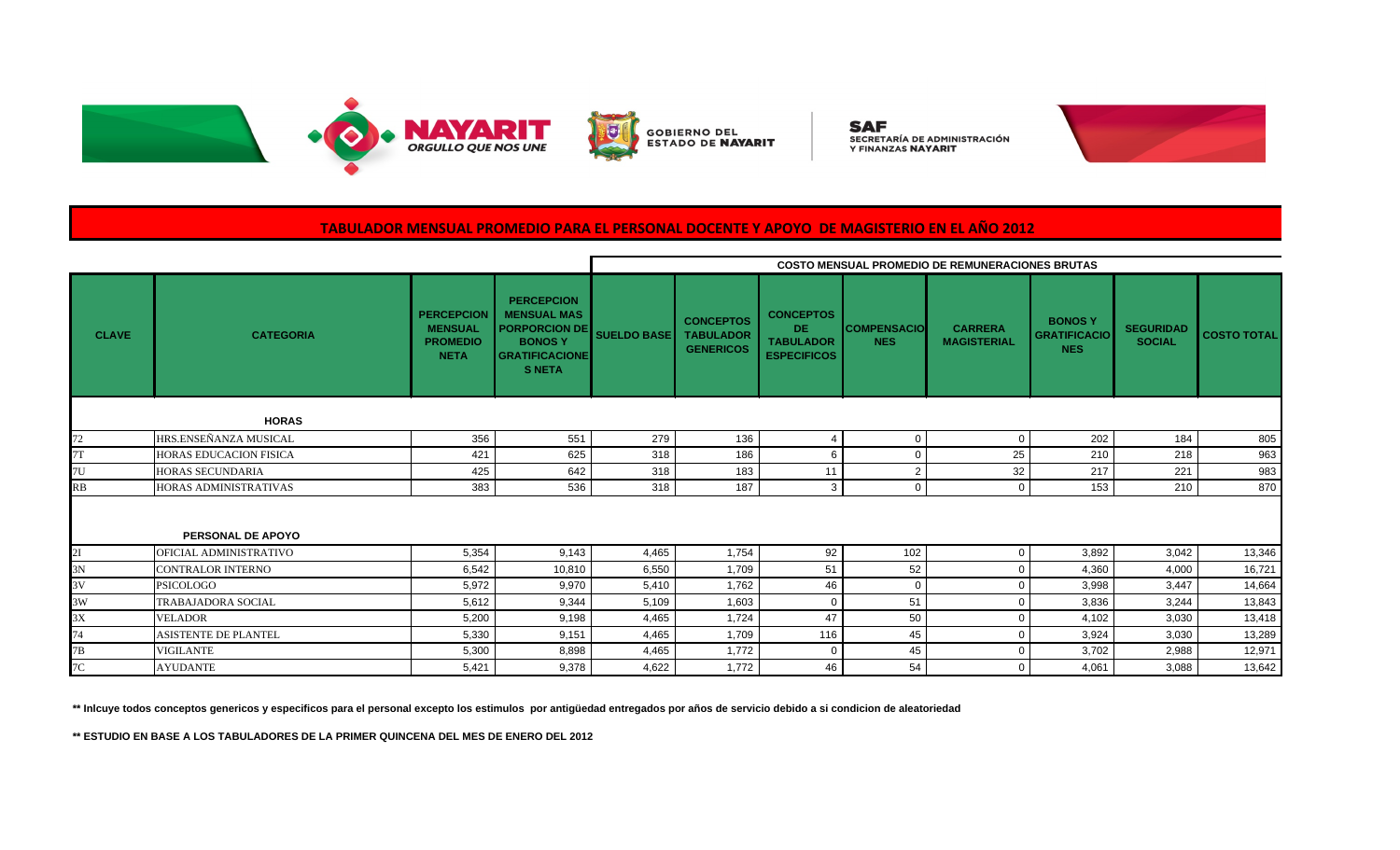

**GOBIERNO DEL<br>ESTADO DE <b>NAYARIT** 

**SAF**<br>secretaría de administración<br>y finanzas **nayarit** 



### **TABULADOR MENSUAL PROMEDIO PARA EL PERSONAL DOCENTE Y APOYO DEL SISTEMA SUBSIDIADO EN EL AÑO 2012**

|                 |                                    |                                                                       |                                                                                                                             | <b>COSTO MENSUAL PROMEDIO DE REMUNERACIONES BRUTAS</b> |                                                          |                                                                   |                                  |                                      |                                                    |                                   |                    |
|-----------------|------------------------------------|-----------------------------------------------------------------------|-----------------------------------------------------------------------------------------------------------------------------|--------------------------------------------------------|----------------------------------------------------------|-------------------------------------------------------------------|----------------------------------|--------------------------------------|----------------------------------------------------|-----------------------------------|--------------------|
| <b>CLAVE</b>    | <b>CATEGORIA</b>                   | <b>PERCEPCION</b><br><b>MENSUAL</b><br><b>PROMEDIO</b><br><b>NETA</b> | <b>PERCEPCION</b><br><b>MENSUAL MAS</b><br><b>PROPORCION</b><br><b>DE BONOS Y</b><br><b>GRATIFICACIO</b><br><b>NES NETA</b> | <b>SUELDO BASE</b>                                     | <b>CONCEPTOS</b><br><b>TABULADOR</b><br><b>GENERICOS</b> | <b>CONCEPTOS</b><br>DE.<br><b>TABULADOR</b><br><b>ESPECIFICOS</b> | <b>COMPENSACIO</b><br><b>NES</b> | <b>CARRERA</b><br><b>MAGISTERIAL</b> | <b>BONOSY</b><br><b>GRATIFICACIO</b><br><b>NES</b> | <b>SEGURIDAD</b><br><b>SOCIAL</b> | <b>COSTO TOTAL</b> |
|                 | <b>PERSONAL DOCENTE</b>            |                                                                       |                                                                                                                             |                                                        |                                                          |                                                                   |                                  |                                      |                                                    |                                   |                    |
|                 | <b>PLAZAS</b>                      |                                                                       |                                                                                                                             |                                                        |                                                          |                                                                   |                                  |                                      |                                                    |                                   |                    |
| 2C              | PROFESOR TIEMPO COMPLETO MIXTO     | 17.707                                                                | 27,002                                                                                                                      | 11.659                                                 | 5.853                                                    | 200                                                               | $\mathbf{0}$                     | 7.240                                | 9,429                                              | 5,439                             | 39,819             |
| 43              | PROFESOR DE 3/4 DE TIEMPO          | 12,932                                                                | 19,578                                                                                                                      | 8,057                                                  | 4,167                                                    | 593                                                               | $\mathbf 0$                      | 4,954                                | 6,773                                              | 3,917                             | 28,460             |
| 6D              | <b>PROFESOR MEDIO TIEMPO</b>       | 8,983                                                                 | 13,422                                                                                                                      | 6,104                                                  | 3,265                                                    | 886                                                               | 0                                | 1,447                                | 4,574                                              | 2,522                             | 18,798             |
| C1              | <b>DIRECTOR</b>                    | 14,021                                                                | 21,234                                                                                                                      | 10,668                                                 | 5,840                                                    | 156                                                               | $\Omega$                         | 3,200                                | 7.414                                              | 4,240                             | 31,518             |
| C <sub>2</sub>  | JEFE DE AREA PEDAGOGICA            | 10,361                                                                | 15,484                                                                                                                      | 8.679                                                  | 4,870                                                    | 106                                                               | $\mathbf 0$                      | $\Omega$                             | 5,297                                              | 2,858                             | 21,811             |
| C8              | <b>EDUCADORA</b>                   | 13,578                                                                | 20,372                                                                                                                      | 8.679                                                  | 4.874                                                    | 118                                                               | $\Omega$                         | 4,907                                | 6,916                                              | 3,989                             | 29,483             |
| Z <sub>0</sub>  | SUPERVISOR TELES, ZONA             | 32,281                                                                | 53,105                                                                                                                      | 17.995                                                 | 5.148                                                    | 9.917                                                             | 216                              | 15.790                               | 21.419                                             | 11,358                            | 81,843             |
| $\overline{z}$  | <b>SUPERVISOR TELES .ZONA</b>      | 26,052                                                                | 40,532                                                                                                                      | 17,995                                                 | 10,276                                                   | 5,015                                                             | 122                              | 4,604                                | 14,936                                             | 8,197                             | 61,144             |
| $\overline{Z}3$ | <b>DIRECTOR TELESEC ZONA I</b>     | 26,307                                                                | 41,578                                                                                                                      | 17,138                                                 | 8,419                                                    | 1,623                                                             | 129                              | 11,542                               | 15,748                                             | 8,616                             | 63,215             |
| Z4              | <b>IPROFESOR TITULADO ZONA III</b> | 15.881                                                                | 25,278                                                                                                                      | 9.525                                                  | 3,199                                                    | 3,313                                                             | 9                                | 6.393                                | 9.649                                              | 5,085                             | 37,174             |
| Z <sub>5</sub>  | PROF. TITULADO ZONA                | 13,162                                                                | 19,826                                                                                                                      | 9,525                                                  | 5.612                                                    | 372                                                               | $\overline{\mathbf{1}}$          | 2,488                                | 6,854                                              | 3,838                             | 28,689             |
| Z7              | PROFR. NO TITULADO ZONA            | 8.175                                                                 | 12,070                                                                                                                      | 6.104                                                  | 3,812                                                    | 748                                                               | $\Omega$                         | $\Omega$                             | 4,029                                              | 2,226                             | 16,920             |
| ZF              | <b>SUBDIRECTOR SEC TECNICA</b>     | 24,022                                                                | 36,850                                                                                                                      | 16,479                                                 | 8,809                                                    | 364                                                               | 109                              | 8,846                                | 13,127                                             | 7,431                             | 55,164             |
| ZG              | <b>PREFECTO TITULADO SEC T</b>     | 7,823                                                                 | 11,276                                                                                                                      | 6,210                                                  | 3,610                                                    | 47                                                                | $\mathbf 0$                      | $\Omega$                             | 3,559                                              | 2,026                             | 15,451             |
| ZH              | PREFECTO NO TIT SEC TEC            | 8.499                                                                 | 12,373                                                                                                                      | 6,224                                                  | 4,505                                                    | 104                                                               | $\mathbf 0$                      | $\mathbf 0$                          | 3.981                                              | 2,186                             | 17,000             |
| ZM              | <b>COORDINADOR SECUNDARIA</b>      | 11,371                                                                | 17,122                                                                                                                      | 9.525                                                  | 5,470                                                    | 150                                                               | $\mathbf 0$                      | $\Omega$                             | 5,941                                              | 3.161                             | 24,246             |
|                 | <b>HORAS</b>                       |                                                                       |                                                                                                                             |                                                        |                                                          |                                                                   |                                  |                                      |                                                    |                                   |                    |
| D7              | <b>HORAS DE MUSICA</b>             | 415                                                                   | 623                                                                                                                         | 318                                                    | 161                                                      | $\mathbf 0$                                                       | $\mathbf 0$                      | $\mathbf 0$                          | 215                                                | 107                               | 800                |
| ZC              | HORAS DE F.C ZONA III              | 521                                                                   | 847                                                                                                                         | 318                                                    | 83                                                       | 107                                                               | $\mathbf 0$                      | 242                                  | 335                                                | 173                               | 1,257              |
| ZD              | HORAS DE F.C. ZONA II              | 464                                                                   | 775                                                                                                                         | 318                                                    | 185                                                      | 8                                                                 | $\mathbf 0$                      | 148                                  | 318                                                | 149                               | 1,126              |
| $\overline{Z}I$ | HORAS SECUNDARIA TECNIC            | 427                                                                   | 623                                                                                                                         | 318                                                    | 187                                                      | 5                                                                 | $\mathbf 0$                      | 45                                   | 201                                                | 117                               | 871                |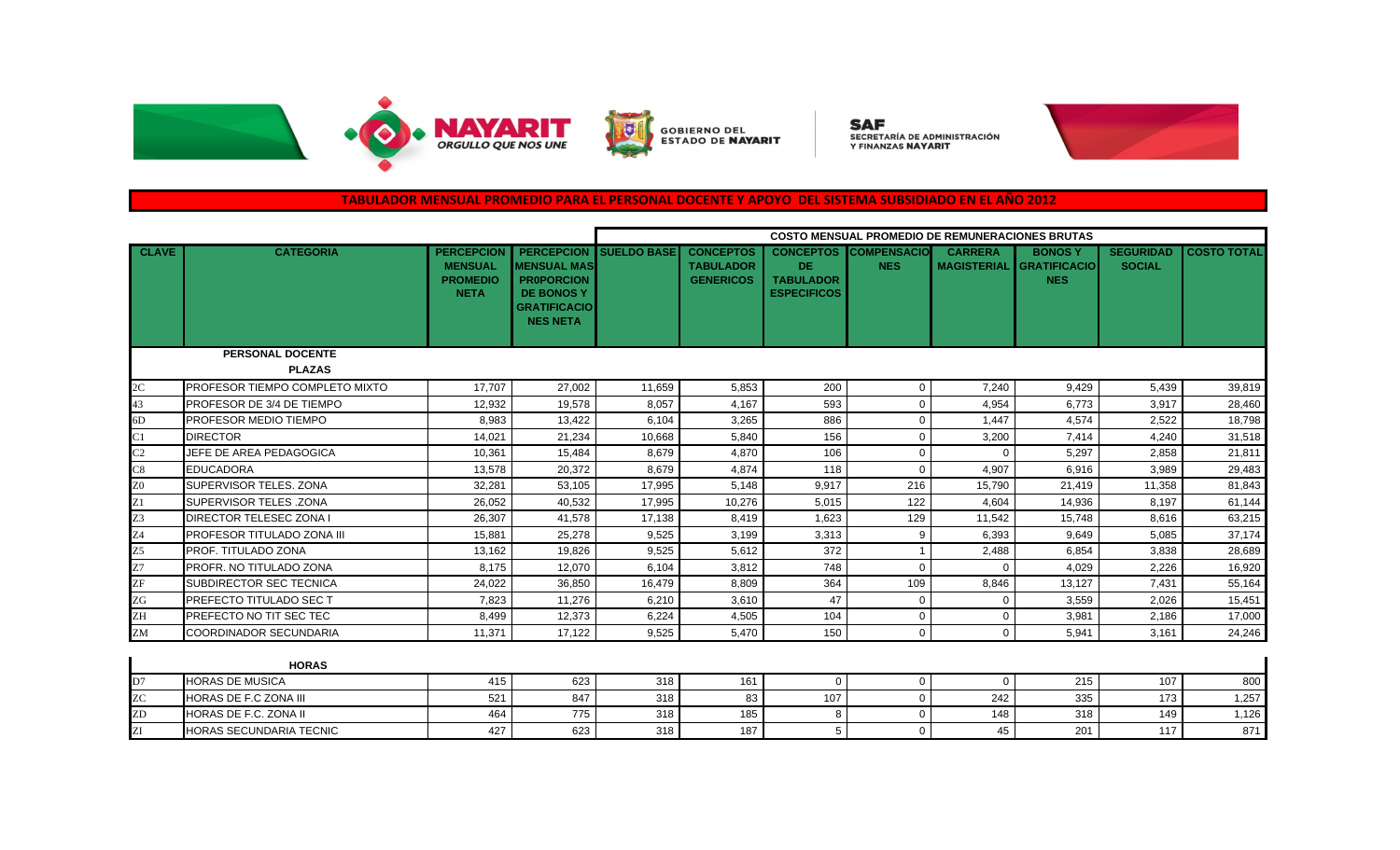

GOBIERNO DEL<br>ESTADO DE **NAYARIT** 

**SAF** SECRETARÍA DE ADMINISTRACIÓN Y FINANZAS NAYARIT



### **TABULADOR MENSUAL PROMEDIO PARA EL PERSONAL DOCENTE Y APOYO DEL SISTEMA SUBSIDIADO EN EL AÑO 2012**

|                          |                                |                                                                       |                                                                                                                             | <b>COSTO MENSUAL PROMEDIO DE REMUNERACIONES BRUTAS</b> |                                                          |                                                                   |                                  |                                      |                                                    |                                   |                    |
|--------------------------|--------------------------------|-----------------------------------------------------------------------|-----------------------------------------------------------------------------------------------------------------------------|--------------------------------------------------------|----------------------------------------------------------|-------------------------------------------------------------------|----------------------------------|--------------------------------------|----------------------------------------------------|-----------------------------------|--------------------|
| <b>CLAVE</b>             | <b>CATEGORIA</b>               | <b>PERCEPCION</b><br><b>MENSUAL</b><br><b>PROMEDIO</b><br><b>NETA</b> | <b>PERCEPCION</b><br><b>MENSUAL MAS</b><br><b>PROPORCION</b><br><b>DE BONOS Y</b><br><b>GRATIFICACIO</b><br><b>NES NETA</b> | <b>SUELDO BASE</b>                                     | <b>CONCEPTOS</b><br><b>TABULADOR</b><br><b>GENERICOS</b> | <b>CONCEPTOS</b><br>DE.<br><b>TABULADOR</b><br><b>ESPECIFICOS</b> | <b>COMPENSACIO</b><br><b>NES</b> | <b>CARRERA</b><br><b>MAGISTERIAL</b> | <b>BONOSY</b><br><b>GRATIFICACIO</b><br><b>NES</b> | <b>SEGURIDAD</b><br><b>SOCIAL</b> | <b>COSTO TOTAL</b> |
| <b>PERSONAL DE APOYO</b> |                                |                                                                       |                                                                                                                             |                                                        |                                                          |                                                                   |                                  |                                      |                                                    |                                   |                    |
| 7 <sup>C</sup>           | <b>AYUDANTE</b>                | 5,404                                                                 | 9,177                                                                                                                       | 4,622                                                  | 1.665                                                    | 82                                                                | 54                               | $\mathbf 0$                          | 3,876                                              | 1,539                             | 11,838             |
| $\overline{C}$ 3         | <b>MEDICO</b>                  | 6,340                                                                 | 10,253                                                                                                                      | 5,410                                                  | 1,762                                                    | 46                                                                | 800                              | $\Omega$                             | 4,012                                              | 1,841                             | 13,871             |
| C <sub>4</sub>           | <b>PSICOLOGO</b>               | 6,291                                                                 | 10,118                                                                                                                      | 5,410                                                  | 1.762                                                    | 82                                                                | 700                              | $\mathbf 0$                          | 4.143                                              | 1,835                             | 13,932             |
| $\overline{C5}$          | <b>ECONOMO</b>                 | 5,594                                                                 | 9,489                                                                                                                       | 4.871                                                  | 1.766                                                    | 82                                                                | $\Omega$                         | $\Omega$                             | 3.957                                              | 1.604                             | 12,280             |
| C6                       | <b>SECRETARIA DE APOYO</b>     | 5,487                                                                 | 9,091                                                                                                                       | 4,665                                                  | 1,659                                                    | $\Omega$                                                          | $\Omega$                         | $\Omega$                             | 3,707                                              | 1,521                             | 11,552             |
| C <sub>7</sub>           | <b>ENFERMERA</b>               | 5,819                                                                 | 9,442                                                                                                                       | 4,465                                                  | 1.772                                                    | 46                                                                | 700                              | $\Omega$                             | 3,726                                              | 1.601                             | 12,310             |
| C9                       | NIÑERA ESPECIALIZADA           | 6,224                                                                 | 9,923                                                                                                                       | 4,665                                                  | 1,766                                                    | 48                                                                | 1,350                            | $\mathbf 0$                          | 3,803                                              | 1,743                             | 13,375             |
| $\overline{D1}$          | <b>PURICULTORA</b>             | 6,882                                                                 | 10,636                                                                                                                      | 5,596                                                  | 1,762                                                    | 46                                                                | 1,350                            | $\mathbf 0$                          | 4,076                                              | 1,966                             | 14,796             |
| D2                       | <b>COCINERA</b>                | 5,441                                                                 | 9,229                                                                                                                       | 4,665                                                  | 1,772                                                    | 82                                                                | $\Omega$                         | $\Omega$                             | 3,891                                              | 1,555                             |                    |
| D <sub>3</sub>           | ASISTENCIA DE COCINA           | 5,288                                                                 | 8,881                                                                                                                       | 4,465                                                  | 1.772                                                    | 28                                                                | $\Omega$                         | $\Omega$                             | 3.697                                              | 1,494                             | 11,455             |
| D <sub>4</sub>           | AUXILIAR DE LAVANDERIA         | 5,309                                                                 | 9,023                                                                                                                       | 4,465                                                  | 1.772                                                    | 55                                                                | $\Omega$                         | $\Omega$                             | 3,818                                              | 1,501                             | 11,610             |
| D <sub>5</sub>           | A.P. INTENDENTE                | 5,302                                                                 | 8,913                                                                                                                       | 4,465                                                  | 1.772                                                    | 46                                                                | $\Omega$                         | $\Omega$                             | 3,715                                              | 1,499                             | 11,496             |
| D <sub>6</sub>           | A.P. VIGILANTE                 | 5,170                                                                 | 8,716                                                                                                                       | 4,465                                                  | 1,665                                                    | $\Omega$                                                          | $\Omega$                         | $\Omega$                             | 3,650                                              | 1,474                             | 11,253             |
| $\overline{28}$          | ADMINISTRATIVO ZONA III        | 5,374                                                                 | 9,278                                                                                                                       | 4,465                                                  | 1,080                                                    | 778                                                               | 51                               | $\mathbf{0}$                         | 4.008                                              | 1,502                             | 11,884             |
| Z9                       | ADMINISTRATIVO ZONA III        | 5,362                                                                 | 9,067                                                                                                                       | 4.465                                                  | 1.772                                                    | 70                                                                | 51                               | $\mathbf{0}$                         | 3,809                                              | 1,512                             | 11,679             |
| ZB                       | ASISTENTE DE PLANTEL ZO        | 5,351                                                                 | 9,091                                                                                                                       | 4,465                                                  | 1,639                                                    | 197                                                               | 45                               | $\Omega$                             | 3,844                                              | 1,508                             | 11,697             |
| $\overline{Z}$           | <b>AUXILIAR ADMIVO SEC TEC</b> | 5,354                                                                 | 9,011                                                                                                                       | 4,465                                                  | 1.772                                                    | 60                                                                | 51                               | $\mathbf{0}$                         | 3.760                                              | 1,510                             | 11,618             |
| ZL                       | ASISTENTE DE PLANTEL SE        | 5,291                                                                 | 8,943                                                                                                                       | 4,465                                                  | 1.772                                                    | 53                                                                | 45                               | 0                                    | 3.756                                              | 1,507                             | 11,597             |
| ZU                       | <b>CONTRALOR</b>               | 6,489                                                                 |                                                                                                                             | 5,410                                                  | 1.762                                                    | 1.095                                                             | $\mathbf{0}$                     | $\Omega$                             | 4.349                                              | 1.954                             | 14,571             |
|                          |                                |                                                                       |                                                                                                                             |                                                        |                                                          |                                                                   |                                  |                                      |                                                    |                                   |                    |

**\*\* Inlcuye todos conceptos genericos y especificos para el personal excepto los estimulos por antigüedad entregados por años de servicio debido a si condicion de aleatoriedad**

**\*\* ESTUDIO EN BASE A LOS TABULADORES DE LA PRIMER QUINCENA DEL MES DE ENERO DEL 2012**